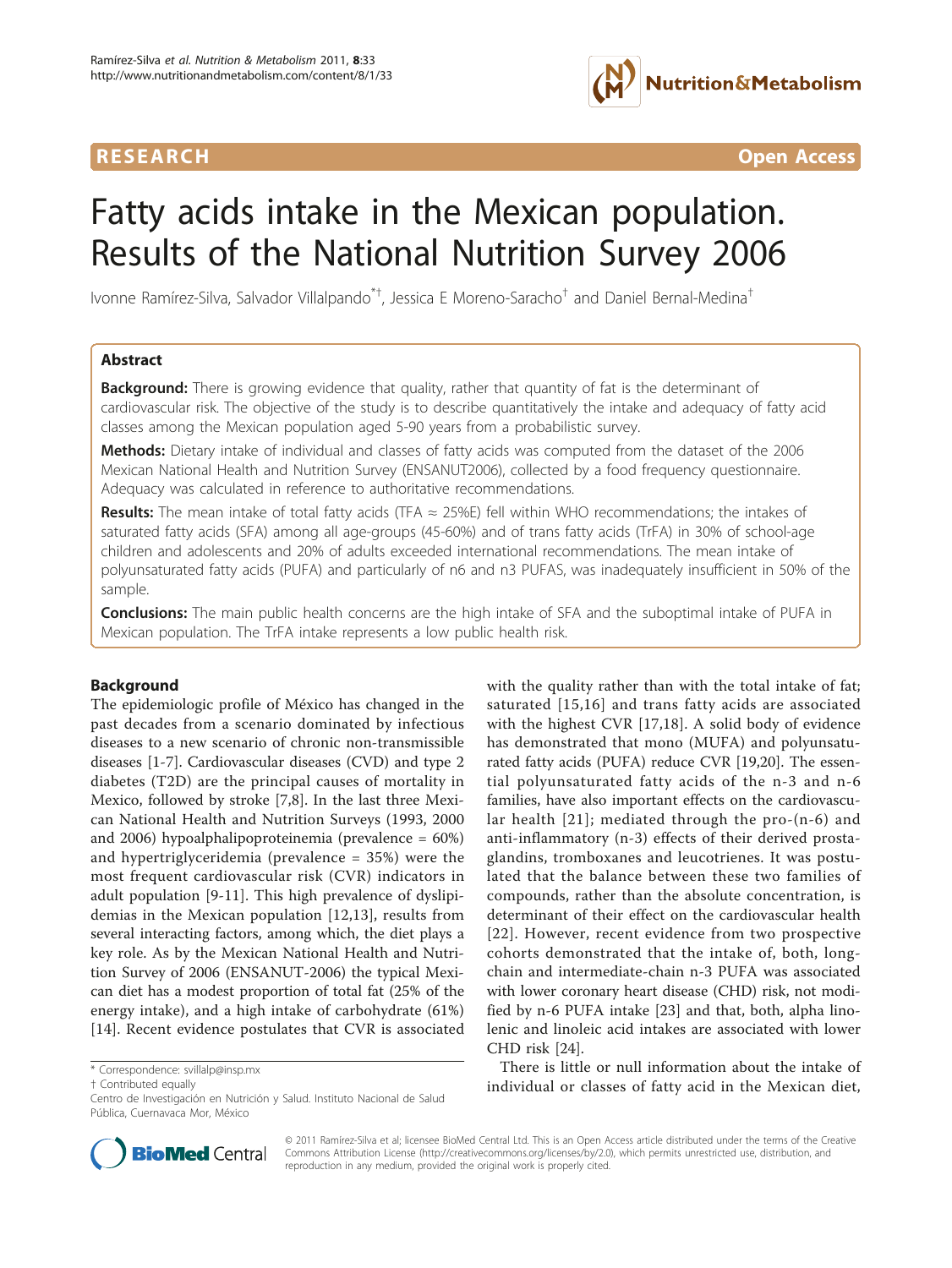despite their risks and benefits for the health of the population.

The objective of the present analysis is to describe the distribution and adequacy of the dietary intake of individual and classes of fatty acids, representing protection or risk for cardiovascular diseases. This information is expected to give scientific support to the design of public health strategies and regulations helping to curve the epidemics of cardiovascular diseases in México.

# Methods

## Design and population

The information for the present analysis was obtained from the Mexican National Health and Nutrition Survey of 2006 (ENSANUT-2006) data set; this is a population-based, probabilistic survey, representative at the national level.

The probabilistic design of the survey was polyetapic, stratified and by conglomerates; a detail description was published elsewhere [[25](#page-9-0)]. During the survey 48,304 households were visited, households to furnish dietary information were randomly selected from the list of the main sampling frame, aiming to accomplish 30% of the sample at each sampling site. The survey was powered to make inferences at national level by the following age groups: school-age (5-11 years), adolescents (12-19 years), adults (20-60 years) and over 60 years of age [\[25](#page-9-0)].

Socio-demographic information. Age, gender and socioeconomic level and household characteristics were extracted from the household questionnaire of the survey. For the purpose of this study, a principal components analysis (PCA) was performed on household characteristics (flooring material, ceiling, walls, water source, drainage, number of persons residing in the household and number of domestic appliances). The main factor extracted explained 40.4% of the total variance with a Kaiser-Mayer-Olkin (KMO) measure of sampling adequacy = 0.83 and was used as a proxy of socioeconomic status (SES). This factor had large loadings for household and community characteristics such as sewer system, indoor plumbing, refrigerator and television. Small loadings were observed for variables such as communal food distribution and number of people residing in the household. For the purpose of this article this factor was divided into tertiles and used as a proxy for low, medium and high socio-economic level [\[26](#page-9-0)].

# Dietary and food composition information Dietary information

Dietary information was obtained using a food-frequency questionnaire (FFQ) collecting information on the 7 days prior to the survey. The FFQ included 101 food items for adults and adolescents and 100 for school-age children, organized in 12 "ad-hoc" selected food groups. The portion size and total number of servings, the number of days in a week, occasions in a day for each food item in the questionnaire consumed were registered in an electronic capture mask. The protocol and validation of the FFQ was published elsewhere [[27\]](#page-9-0).

# Energy and macronutrients

The intake of energy and macronutrients was computed in two stages. In the first stage, the intake of individual foods in grams per day (g/day) was calculated, dividing the total amount by 7 days. In the second stage the intake in g/day was transformed into total energy, macronutrients and fatty acids intake using the food composition tables compiled by Instituto Nacional de Salud Publica, combining the USDA Food Composition Tables [[28,29](#page-9-0)] and other tables from Mexico and Latin America [\[30,31](#page-9-0)].

# Fatty acids intake

The intake of 38 individual fatty acids was estimated using the Fatty Acid Composition Tables for foods frequently consumed by the Mexican population, published by our group [[32\]](#page-9-0). These tables include analytical information for more tan 300 foods, performed by gas chromatography. Total fat (TFA), is the result of weighing the fat extracted from food samples. The fatty acids were summed into their chemical classes, i.e. saturated (SFA) monounsaturated (MUFA), polyunsaturated (PUFA), omega 3 (n-3), omega 6 (n-6) and trans fatty acids (TrFA). We report here also the following individual fatty acids: myristic, palmitic, stearic, linoleic and alpha linolenic considered relevant for public health issues. Total fat, classes and individual fatty acids are reported as intakes in g/day, and as percentage contribution to the total energy intake (%E).

# Assessment of dietary adequacy

Adequacy of the intake of saturated and unsaturated fatty acids was assessed relative to the recommendations for the prevention of cardiovascular diseases published by the World Health Organization (WHO) [[33](#page-9-0)]. The adequacy for n-3 and n-6 polyunsaturated fatty acids in school-age population was referred to the Dietary Reference Intakes (DRI) of the Institute of Medicine of USA [[34](#page-9-0)].

The reference recommendations for the intake of fatty acids were based on the acceptable intervals for the intake of fats (AIIF), expressed as the percentage contribution to the total energy intake (%E).

The AIIF used for this analysis were, for the whole range of age (5-90 years): total fatty acids (TFA) 15-30%E; saturated fatty acids (SFA) < 10%E, polyunsaturated (PUFA) 6- 10%E; trans fatty acids (TrFA) < 1%E; monounsaturated (MUFA) was the calculated difference, (TF-(SFA + PUFA + TrFA)) [\[33](#page-9-0)]. The AIIF for adult population (18-60 years of age) for n-6 and n-3 were 5-8%E and 1-2%E, respectively [\[33](#page-9-0)]. For children 5-8 years of age 10%E and 0.9%E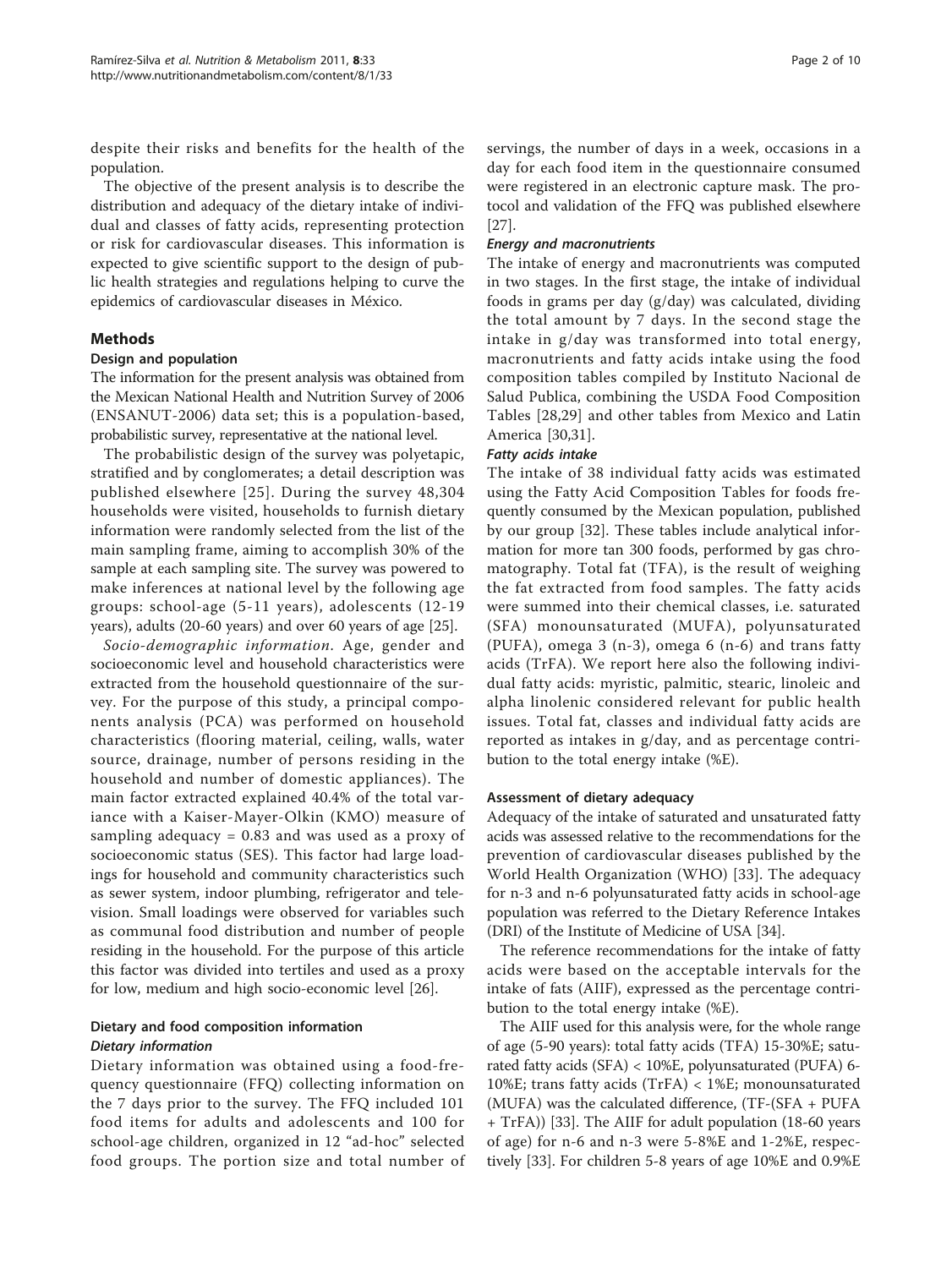and for 9-12 years of age 12%E and 1.2%E for n-6 and n-3, respectively [[34](#page-9-0)].

Dietary adequacy for total and polyunsaturated fatty acids was graded and stratified into the following 3 categories: I) Adequate intake, defined when the intake/ recommendation ratio was equal to 1; II) Insufficiently inadequate intake was defined when the intake/recommendation ratio was  $< 1$ ; and III) Excessively inadequate intake was defined when the intake/recommendation ratio was > 1. Dietary adequacy for saturated and trans fatty acids (TrFA) was graded and stratified into the following two categories: I) Adequate intake, defined when the intake/recommendation ratio was equal to 1; II) Inadequate intake defined when the intake/recommendation ratio was > 1. Dietary adequacy for n-3 and n-6 fatty acids was defined by its compliance with the recommended n-6/n-3 ratios, ranging 5:1 to 10:1 [[35\]](#page-9-0). Thus, the n-6/n-3 intake ratio was categorized as "balanced" when it was within the recommended interval or "not balanced" when otherwise.

The adequacy for the intake of MUFA was not evaluated because there is not an agreed cut off value, since the recommendation for MUFA is the difference between the sum of percentages recommended for SFA plus PUFA from the percentage contribution of total fat to the energy intake (%E).

For the purpose of these analysis all the dietary intake data were stratified by age into the following categories: school-age children (5-11 years), adolescents (12-18 years), adults (19-59 years) and adults older than 60 years  $(> 60$  years).

# Data analysis

Subjects with not plausible dietary information  $(n =$ 1971 or 10% of the overall sample); school age children  $(n = 693)$ ; adolescents  $(n = 330)$ , adults  $(n = 835)$  and adults older than 60 years ( $n = 113$ ) and pregnant or lactating women were excluded from the analysis. Nonplausible registries were defined: a) When the adequacy for energy or macronutrients was 5 standard deviations (SD) above the mean for the appropriate reference; b) individuals whose energy adequacy was below 25% of the reference mean [\[27\]](#page-9-0).

# Statistical analysis

The adjusted means for fatty acids, in grams, and for the percentage contribution to energy intake were estimated for all age groups, using multiple regression models adjusting for age, gender and socioeconomic level. The intakes of energy and fatty acids were not normally distributed, then, they were log transformed before the analysis. The proportions of the sample fulfilling the AIIF (% adequacy) were estimated using logistic or ordinal regression models. All statistics were adjusted by the

effect of the design of the survey, using the module SVY for complex samples of STATA software, v 9.0 (Stata Inc, College Station PA).

# Results

# Characteristics of the sample

The present analysis included valid dietary information on 8,690 school-age children; 7,731 adolescents, 16,366 adults and 3,687 adults older than 60 years, representing 15.4, 16.4, 49.0 and 10.7 million subjects in the population, respectively. The female/male ratio was equal to 1:1 in school-age children and adolescents and in adults 1:0.6, such a difference was corrected using an appropriate weighing factor. Quintile distribution of school-age children and adults was homogeneous, while in adolescents there was a 24% excess in the lowest quintile and a 15.6% deficit in the highest (data not presented).

# Intake of fatty acids and its percentage of contribution to the energy intake

# School-age children

The adjusted mean for energy intake was 1396 Kcal/d (95% C.I. 1373,1420). The adjusted mean of total fatty acids intake was 39.5 g/d or 26.7%E. The mean intakes were 15.6 g/d or 11.4%E for SFA; 8.2 g/d or 5.9%E for PUFA and 13.1 g/d or 9.4%E for MUFA.

The mean daily intakes of some individual fatty acids were: 8.4 g/d or 6.2%E for palmitic; 3.1 g/d or 2.4%E for stearic and 1.2 g/d or 1.0%E for myristic. The adjusted mean intakes for essential n-6 PUFAs were: 4.5 g/d or 3.3%E, (97.4% of total n-6 intake was linoleic acid) and 0.3 g/d or 0.02%E for n-3 PUFAs (87% of the n-3 intake was alpha linolenic acid) and 0.5 g/d or 0.04%E for TrFA [Table [1](#page-3-0)].

# Adolescents

The adjusted mean of energy intake was 1632 Kcal/d (95% C.I. 1632, 1691). The adjusted mean intakes were: 46.4 g/d or 26.6%E for total fatty acids; 17.2/d or 10.7% E for SFA; 10.7 g/d or 10.7%E for PUFA and 15.4 g/d or 9.4%E for MUFA.

The mean daily intakes for some individual fatty acids were: 9.4 g/d or 5.8%E for palmitic; 3.6 mg/d or 2.3%E for stearic and 1.3 g/d or 0.9E% for myristic. The adjusted mean for essential n-6 PUFAs, n-3 PUFAs, and TrFA were comparable to those observed in school-age children [Table [1](#page-3-0)].

# Adults

The adjusted mean for energy intakes were 1655 Kcal/d (95% C.I., 1630, 1680) and 1334 kcal/d (95% C.I., 1306, 1371) for adults and adults older than 60 years, respectively. The adjusted mean intakes were: 43.5 and 34.4 g/ d or 25.1 and 24.6%E for total fatty acids; 15.7 and 13.1 g/d or 9.9 and 10.3%E for SFA; 10.2 and 7.6 g/d or 6.3 and 5.8%E for PUFA; and 14.4 and 11.1 g/d or 8.9 and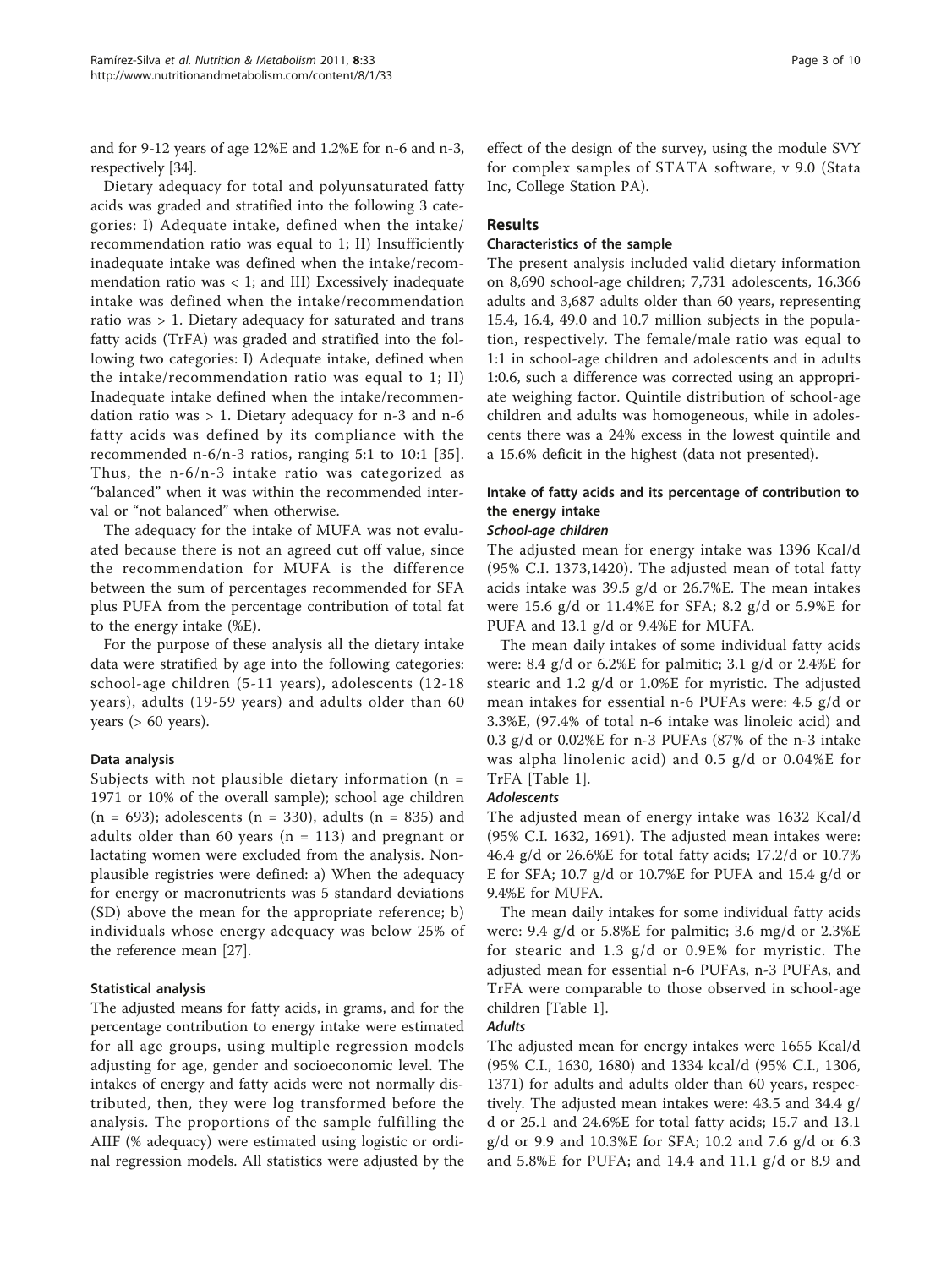|                                          | Daily intake      |               | Percentage contribution to energy (%E) |                          |
|------------------------------------------|-------------------|---------------|----------------------------------------|--------------------------|
|                                          | Mean <sup>1</sup> | 95% C. I.     | Mean <sup>1</sup>                      | <b>SEM</b>               |
| School age children                      |                   |               |                                        |                          |
| Energy (Kcal)                            | 1396              | 1373-1420     | $\overline{\phantom{a}}$               | $\overline{\phantom{a}}$ |
| Fatty acids (g/day)<br>Total fatty acids | 39.5              | 38.5-40.4     | 26.7                                   | 0.16                     |
| Saturated total                          | 15.6              | $15.1 - 16.0$ | 11.4                                   | 0.08                     |
| Myristic                                 | 1.2               | $1.2 - 1.3$   | 1.0                                    | 0.01                     |
| Palmitic                                 | 8.4               | $8.2 - 8.6$   | 6.2                                    | 0.04                     |
| Stearic                                  | 3.1               | $3.0 - 3.2$   | 2.4                                    | 0.02                     |
| Polyunsaturated                          | 8.2               | $8.1 - 8.4$   | 5.9                                    | 0.04                     |
| n-6 PUFA                                 | 4.5               | $4.4 - 4.6$   | 3.3                                    | 0.02                     |
|                                          |                   |               | Contribution to n-6 PUFA               |                          |
| Linoleic                                 | 4.4               | $4.3 - 4.5$   | 97.4                                   | 0.03                     |
| n-3 PUFA                                 | 0.3               | $0.28 - 0.3$  | 0.02                                   | 0.00                     |
|                                          |                   |               | Contribution to n-3 PUFA               |                          |
| Linolenic                                | 0.3               | $0.2 - 0.3$   | 86.8                                   | 0.20                     |
| Trans fatty acid                         | 0.5               | $0.46 - 0.5$  | 0.4                                    | 0.01                     |
| Monounsaturated                          | 13.1              | 12.8-13.4     | 9.4                                    | 0.06                     |
| <b>Adolescents</b>                       |                   |               |                                        |                          |
| Energy (Kcal)                            | 1662              | 1632-1691     | $\frac{1}{2}$                          | $\overline{\phantom{a}}$ |
| Fatty acids (g/day)<br>Total fatty acids | 46.4              | 45.3-47.5     | 26.6                                   | 0.17                     |
| Saturated total                          | 17.2              | 16.8-17.7     | 10.7                                   | 0.08                     |
| Myristic                                 | 1.3               | $1.2 - 1.3$   | 0.9                                    | 0.01                     |
| Palmitic                                 | 9.4               | $9.1 - 9.6$   | 5.8                                    | 0.04                     |
| Stearic                                  | 3.6               | $3.5 - 3.7$   | 2.3                                    | 0.02                     |
| Polyunsaturated                          | 10.7              | 10.4-10.9     | 6.5                                    | 0.05                     |
| n-6 PUFA                                 | 5.5               | $5.3 - 5.6$   | 3.4                                    | 0.03                     |
|                                          |                   |               | Contribution to n-6 PUFA               |                          |
| Linoleic                                 | 5.3               | $5.2 - 5.5$   | 97.5                                   | 0.03                     |
| n-3 PUFA                                 | 0.3               | $0.34 - 0.36$ | 0.02                                   | 0.00                     |

<span id="page-3-0"></span>Table 1 Daily energy and fatty acids intakes and percentage contribution to energy of Mexican school-age children and adolescents

<sup>1</sup>Adjusted means estimated by linear regression models, adjusted by age, gender, socioeconomic level and survey design.

Linolenic 0.31 0.30-0.32 87.4 0.18 Trans fatty acids 0.5 0.5 0.52-0.56 0.4 0.01 0.01 Monounsaturated 15.4 15.0-15.8 9.4 0.06

8.6%E for MUFA, for adults and adults older than 60 years, respectively.

The adjusted mean intakes were 4.9 and 3.7 g/d or 3.1 and 2.8%E for essential n-6 PUFAs, and 0.3 and 0.2 g/d or 0.02%E for n-3 PUFAs for adults and adults older than 60 years, respectively. In both age groups, the intake of linoleic acid represented 97% of total n-6 PUFAs and of alpha linolenic acid 85 and 87% of the n-3 PUFAs, respectively. TrFA intakes were of about 0.4 g/d or 0.04% E, comparable between the two age groups [Table [2\]](#page-4-0).

The food sources yielding more than 50% to the daily intake were in progressive order, for SFA, milk and milk derivates, wheat bread and cookies, cheese, meat and egg, traditional Mexican corn dishes, fried beans and fried chips; for PUFA, fried beans, wheat bread and cookies, meat and egg, fast food, fried rice and avocado and for MUFAS egg and meat, milk and milk derivates, sweet wheat bread, avocado, traditional Mexican corn dishes and tortillas in all age groups. Except for the adult group, for whom milk and milk derivates ranked in  $5<sup>th</sup>$  place.

Contribution to n-3 PUFA

Sugared bread

# Adequacy of the fatty acid intakes School-age children

As by the AIIF, a proportion of 29.8% school age children had an inadequately excessive TFA intake (> 30%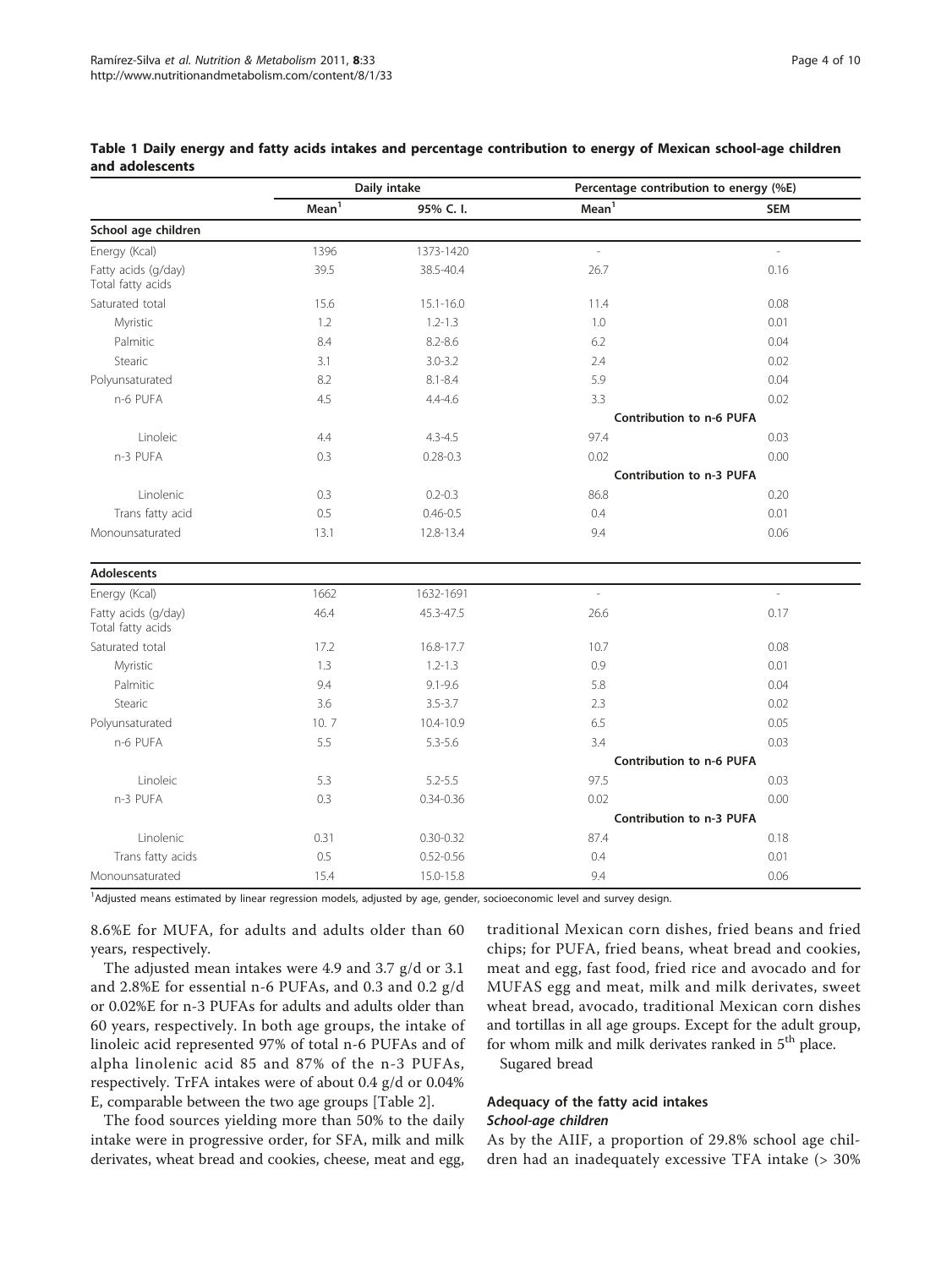Page 5 of 10

|                                          | Daily intake      |               | Percentage contribution to energy (%E) |                          |  |
|------------------------------------------|-------------------|---------------|----------------------------------------|--------------------------|--|
|                                          | Mean <sup>1</sup> | 95% C.I.      | Mean <sup>1</sup>                      | <b>SEM</b>               |  |
| <b>Adults</b>                            |                   |               |                                        |                          |  |
| Energy (Kcal)                            | 1655              | 1630-1680     | L.                                     | $\mathcal{L}$            |  |
| Fatty acids (g/day)<br>Total fatty acids | 43.5              | 42.6-44.4     | 25.1                                   | 0.14                     |  |
| Saturated total                          | 15.7              | 15.3-16.0     | 9.9                                    | 0.06                     |  |
| Myristic                                 | 1.2               | $1.1 - 1.2$   | 0.8                                    | 0.01                     |  |
| Palmitic                                 | 8.3               | $8.1 - 8.5$   | 5.3                                    | 0.03                     |  |
| Stearic                                  | 3.3               | $3.2 - 3.4$   | 2.1                                    | 0.01                     |  |
| Polyunsaturated                          | 10.2              | 10.0-10.4     | 6.3                                    | 0.04                     |  |
| n-6 PUFAS                                | 4.9               | $4.7 - 4.9$   | 3.1                                    | 0.02                     |  |
|                                          |                   |               | <b>Contribution to n-6 PUFA</b>        |                          |  |
| Linoleic                                 | 4.7               | $4.6 - 4.8$   | 97.4                                   | 0.03                     |  |
| n-3 PUFAS                                | 0.3               | $0.3 - 0.32$  | 0.02                                   | < 0.01                   |  |
|                                          |                   |               | Contribution to n-3 PUFA               |                          |  |
| Linolenic                                | 0.27              | $0.26 - 0.27$ | 86.9                                   | 0.17                     |  |
| Trans fatty acids                        | 0.5               | $0.47 - 0.51$ | 0.4                                    | < 0.01                   |  |
| Monounsaturated                          | 14.4              | $14.1 - 14.7$ | 8.9                                    | 0.05                     |  |
| Adults older than 60 years               |                   |               |                                        |                          |  |
| Energy (Kcal)                            | 1338              | 1306-1371     | $\overline{\phantom{a}}$               | $\overline{\phantom{a}}$ |  |
| Fatty acids (g/day)                      | 34.4              | 33.4-35.5     | 24.6                                   | 0.22                     |  |
| Saturated total                          | 13.1              | 12.6-13.5     | 10.3                                   | 0.10                     |  |
| Myristic                                 | 1.1               | $1.0 - 1.1$   | 1.0                                    | 0.01                     |  |
| Palmitic                                 | 6.9               | $6.6 - 7.1$   | 5.4                                    | 0.05                     |  |
| Stearic                                  | 2.7               | $2.6 - 2.8$   | 2.2                                    | 0.02                     |  |
| Polyunsaturated                          | 7.6               | $7.3 - 7.8$   | 5.8                                    | 0.06                     |  |
| n-6 PUFAS                                | 3.7               | $3.5 - 3.8$   | 2.8                                    | 0.03                     |  |
|                                          |                   |               | <b>Contribution to n-6 PUFA</b>        |                          |  |
| Linoleic                                 | 3.5               | $3.4 - 3.7$   | 96.9                                   | 0.07                     |  |
| n-3 PUFA                                 | 0.2               | $0.21 - 0.23$ | 0.02                                   | 0.00                     |  |
|                                          |                   |               |                                        | Contribution to n-3 PUFA |  |
| Linolenic                                | 0.19              | $0.18 - 0.20$ | 84.8                                   | 0.35                     |  |
| Trans fatty acids                        | 0.4               | $0.38 - 0.42$ | 0.4                                    | 0.01                     |  |
| Monounsaturated                          | 11.1              | 10.77-11.53   | 8.6                                    | 0.08                     |  |

<span id="page-4-0"></span>Table 2 Daily energy and fatty acids intakes and percentage contribution to energy of Mexican adults and adults older than 60 years

<sup>1</sup>Adjusted means estimated by linear regression models, adjusted by age, gender, socioeconomic level and survey design.

E); 63.5% had adequate  $( $30\%$ E), and 6.7% inadequately$ insufficient (< 15%E) intakes of TFA. About 60% of the school-age children had an excessively inadequate intake of SFA (> 10%E), 63.7% had an insufficiently inadequate intake of PUFA and 2.6% an excessive intake of TrFA. [Figure [1-A](#page-5-0)].

# Adolescents

As by AIIF, a proportion of 31% adolescents had an inadequately excessive TFA intake (> 30%E); 51% had an adequate intake (< 30%E) and 18% an inadequately insufficient intake of TFA (< 15%E). About 50% of the adolescents had an excessively inadequate intake of SFA (> 10% E), 52% had an insufficiently inadequate intake of PUFA and 4.0% an excessive intake of TrFA. [Figure [1-B\]](#page-5-0).

Adults and adults older than 60 years. As by the AIIF, a proportion of 31 and 23% of adults and adults older than 60 years, respectively, had an inadequately excessive intake (> 30%E); 66% of both groups had an adequate intake (< 30%E) and 12% an inadequately insufficient intake of TFA (< 15%E). About 42.8 and 45.2% of the adults and adults older than 60 years had an excessively inadequate intake of SFA (> 10%E), 59 and 64% had an insufficiently inadequate intake of PUFA, and 3.6 and 2.7% an excessive intake of TrFA. [Figure [2 A-B](#page-6-0)].

The prevalence of abnormal n-6/n-3 ratios, was very high across all age categories, varying from 84.6% in adults to 89.6% in school-age children. The intake n-6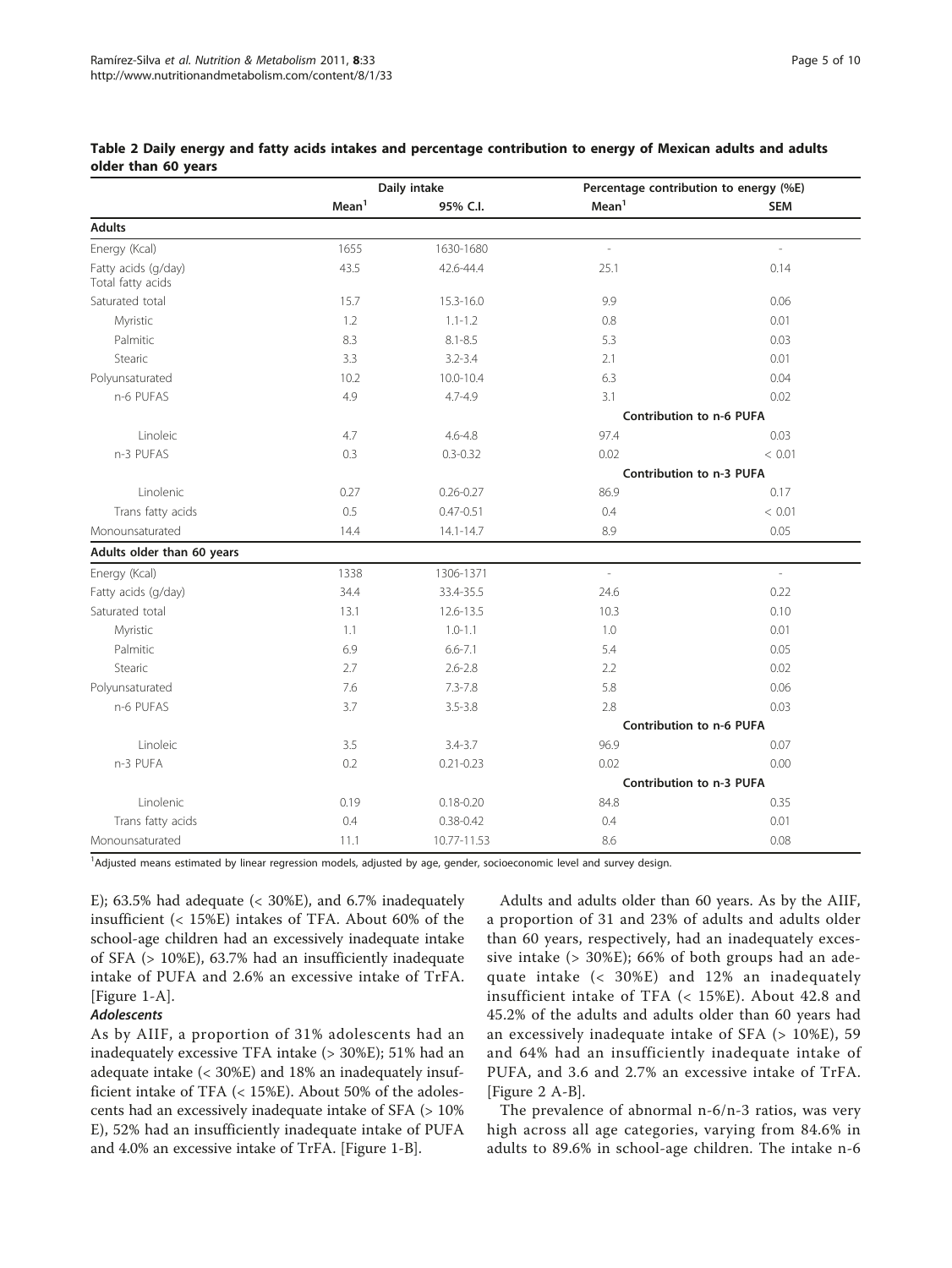<span id="page-5-0"></span>

fatty acids exceeded by far that of n-3: (ratios: 15.7:1 for school-age, 15.9:1 for adolescents, 16.0:1 for adults and 16.7:1 for adults older than 60 years) contrasting with the range of recommended ratios 5:1-10:1. However the mean absolute intake of n-3 and n-6 classes was inadequately low in all age groups [Figure [3](#page-7-0)].

# **Discussion**

We present here evidence that across all age categories of the Mexican population the mean intake of total fat falls within the WHO recommendations for a healthy diet, but at least one third of the population have a total fat intake above the international recommendations.

The third of the population with the TFA intake exceeding recommendations included mostly, adolescents living in urban areas (28%), in the 5th quintil of SES (24%) with no sex differences; and adults living in urban areas (24,7%), in the highest quintiles (4° and 5°) of SES (28 and 27%) and females younger than 40 years (64%) (data not shown).

We found an excessive intake of SFA combined with inadequately low intakes of PUFAS and of n-3 and n-6 fatty acids in particular, in about 60% of all age categories.

Compared with the total fat intake reported by the Mexican National Nutrition Survey of 1999 (30%)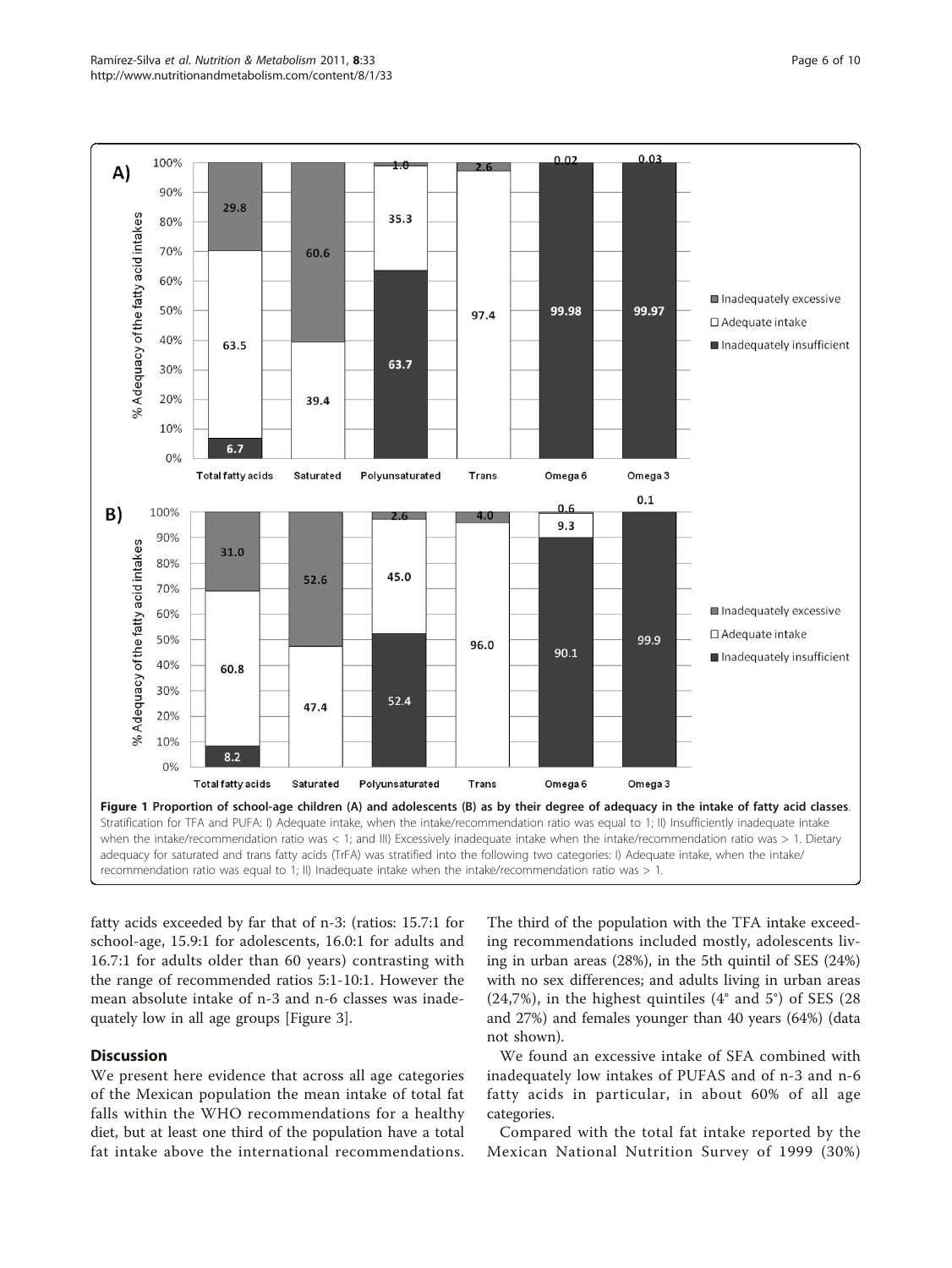<span id="page-6-0"></span>

[[36](#page-9-0),[37](#page-9-0)] there seems to be a reduction in the intake of total fat in 2006 (25%). However, most probably such a reduction was caused by methodological differences between the two surveys. The 1999 survey used the 24 h recall method, while the 2006 survey collected dietary information using a food-frequency questionnaire, known to underestimate the intake of energy and of fat in particular [[38\]](#page-9-0). Most of the underestimation is believed to be related with uncertainties in estimating the amount of fat, specially cooking or baking fat hidden in prepared dishes. Thus, the absolute figures for total fat intake in the present report must be interpreted with caution, so we do not endorse any statement implying a

reduction in the intake of fat in the Mexican population for the last 7 years.

The high intake of SFA was the most relevant indicator for cardiovascular risk in all age categories of the sample. At least half of the population ate more than 10%E as SFA. The foods contributing with 41% of the daily intake of SFA were, in a progressive order were bread and industrialized cookies, milk and milk derivates, egg and meat (data not presented).

The intake of PUFAs was below recommended for a healthy diet, about 60% of the population had an intake of PUFA below international recommendations, by so doing its protective role for CVR is seriously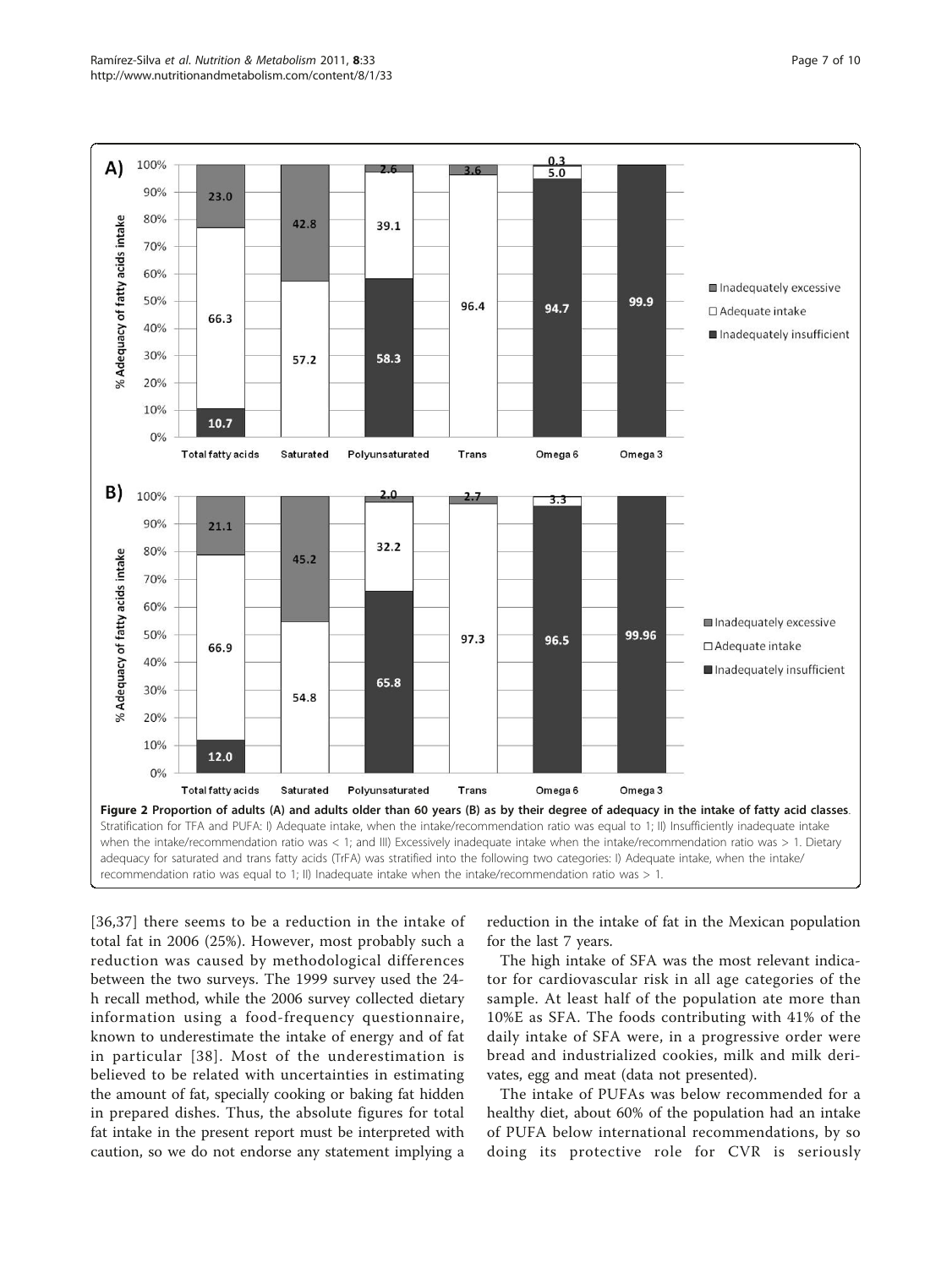<span id="page-7-0"></span>

compromised. To comply with the WHO recommendation [[33\]](#page-9-0), an increment of 5%E as PUFAs would be desirable. Assuming that such an increment in the intake of PUFAs will displace isocalorically a similar amount of carbohydrates, to enhance the protective effect on cardiovascular risk of PUFA, as suggested in a recent meta-analysis [[39\]](#page-9-0). The intake of n-6 and n-3 PUFAS was evidently below the recommended intakes by WHO (5-8%E and 1-2%E, respectively) in all age groups, recognizing that it represents a risk for the entire population. The intake of n-3 PUFAs ( $\approx$  0.3%E) was the most inadequately low. A review reported that a high intake of n-6 PUFAs resulting in a high n-6/n-3 ratio is associated with higher risks for cardiovascular diseases, certain types of cancer and autoimmune diseases [[22\]](#page-9-0). While a higher intake of n-3 PUFAs resulting in a lower n-6/n-3 ratio turned out to be protective. Authors reported that a 4:1 n-6/n3 ratio was associated with a 70% lower total mortality; ratios 2-3:1 reduced inflammation in patients with rheumatoid arthritis and a 5:1 ratio was beneficial for patients with asthma, while a ratio 10:1

increased adverse effects. Nevertheless, more recent evidence from two prospective cohorts, following very carefully the intake of n-6 and n-3 PUFAs, demonstrated in one study that, both, long-chain and intermediate-chain n-3 PUFA intakes were associated with lower CHD risk, without modification by the intake of n-6 PUFA [[23\]](#page-9-0), the other study found that, both, alpha linolenic and linoleic acid intakes are associated with lower CHD risk and that the combined intake of both fatty acids had synergistic effects [\[24](#page-9-0)].

It is probable that the combination of high SFA and low PUFA intakes might be associated with the high prevalence of hypercholesterolemia and hypertriglyceridemia reported for the same sample of Mexican adults from the ENSANUT-2006 [[11\]](#page-8-0). Also this combination might be associated with the high cardiovascular morbid-mortality registered in Mexico during the last decade [\[40\]](#page-9-0).

The information presented here is important from the programmatic point of view, because programs and strategies aiming to reduce the cardiovascular risk must be focused in reducing foods rich in saturated fatty acids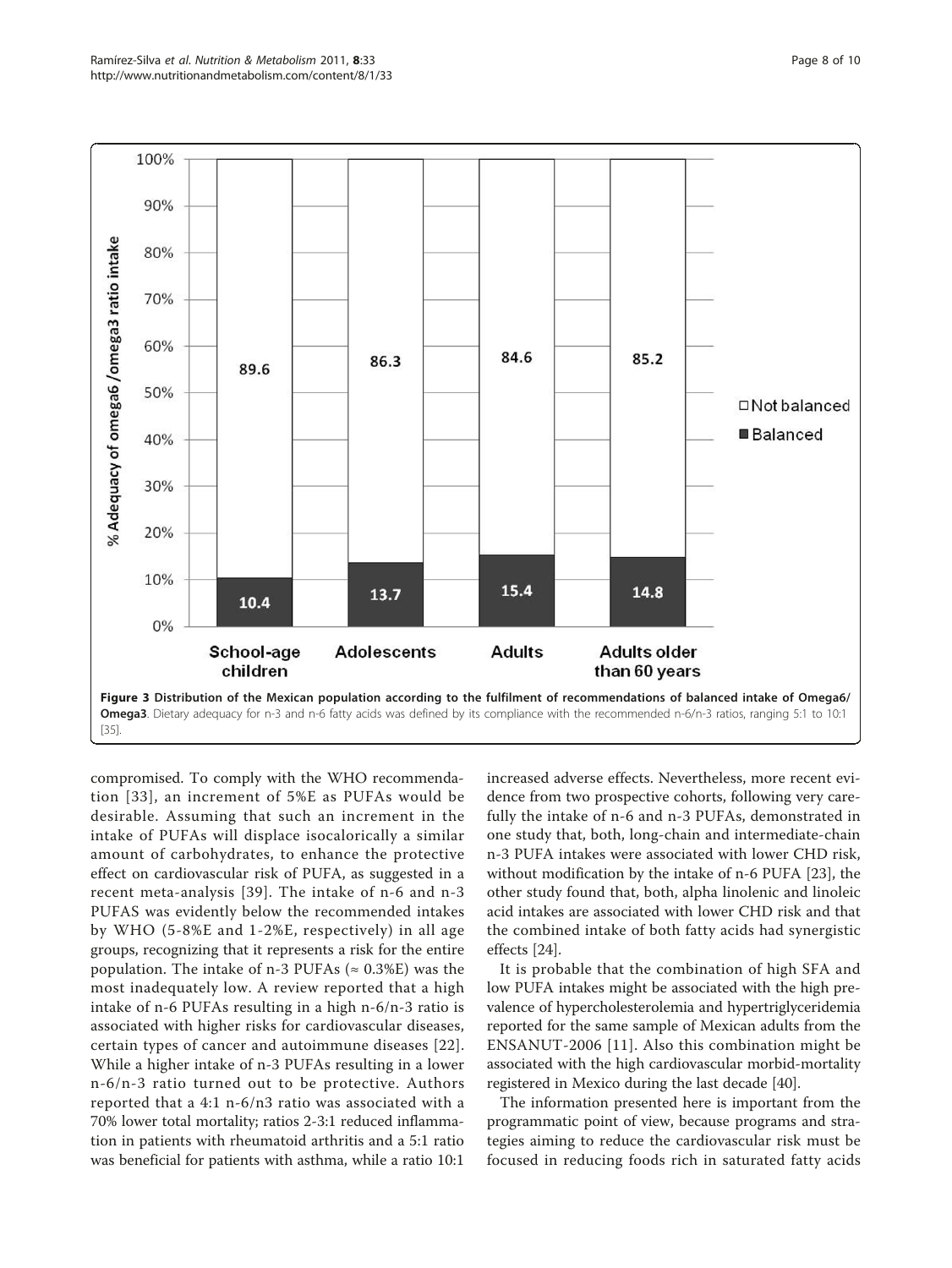<span id="page-8-0"></span>and promoting the use of cooking oils with higher n-3 fatty acids content, beside increasing the consumption of fruit, vegetables and other healthy foods

The intake of TrFA contributed with 0.4%E, at the most, it was above the upper limit of intake in 4.0% of the population, suggesting that it represents a minimal public health risk. Nevertheless, actions taken by international and national health authorities, along with the food industry should not lessen their aims to eradicate TrFA from the national diet.

The main strength of the present study is its probabilistic design to be representative of the fatty acids intake in Mexican population. The mean intakes were adjusted for the design of the study, geographical distribution, socioeconomic level and other characteristics of the sample. The values were transformed logarithmically to achieve a normal distribution, procedure considered as the most appropriate by others [\[41](#page-9-0)]. Though, we found minimal differences in the results comparing transformed with not transformed data.

Another strength of this study is that the estimation of the fatty acid composition of food was based on a recent analysis by gas chromatography of the food items contributing to the 80% of the fat intake in Mexican population published by our group [\[32\]](#page-9-0). This accounts for cultural and regulatory differences in the content of fatty acids in modified and processed foods and cooking styles across countries [\[42\]](#page-9-0).

Some weaknesses are to be considered also, the most relevant is that the dietary intake data were obtained from a food-frequency questionnaire and not by a 24-h recall method. However the FFQ was designed "ad hoc" and previously validated; the list of foods for the questionnaires were based on a 24-h survey applied to a probabilistic sample of Mexican population in 1999; such a list included food items consumed by 95% of the population and the serving sizes were standardized.

Due to the nature of the FFQ methodology, it has a greater degree of uncertainty compared with the 24-h recall method and cannot be ruled out some omissions of relevant foods in the list. Though, the memory bias is reduced in the FFQ, because there is a food list available and because encompasses a short period of time.

Further research is needed to explore the association among the intake of the fatty acids herein analyzed and biological markers of cardiovascular risk, as such the levels of lipids in plasma.

## Conclusions

In summary the dietary intake of saturated fatty acids is high and the intake of polyunsaturated fatty acids (PUFA) and in particular of n-3 and n-6 PUFA is low compared to WHO recommendations, representing a health risk for the Mexican population. Public policies Page 9 of 10

should be enacted to reduce the intake of saturated fats by improving the quality of baking lard and promoting the consumption of defatted milk. These two foods are among the main sources of saturated fatty acids in the Mexican diet. Consumption of foods rich in n-3 and n-6 fatty acids (fish, nuts etc) are very low in the typical Mexican diet, thus alternatives like promoting a larger consumption of canola or soy bean oils or addition of n-3 fatty acids to cooking oils from other sources must be considered.

#### Authors' contributions

IRS participated in the design and coordination of the study, performed the statistical analysis and interpretation of the data and drafted the manuscript. SV conceived the study, and participated in its design and coordination and helped to draft the manuscript. JEMS cleaned out the database information, carried out statistical analysis and revised critically the bibliography and the manuscript. DBM participated in the statistical analysis and revised critically the bibliography. All authors read and approved the final manuscript.

#### Competing interests

The authors declare that they have no competing interests.

Received: 21 January 2011 Accepted: 8 June 2011 Published: 8 June 2011

#### References

- 1. Uauy R, Albala C, Kain J: [Obesity trends in Latin America: transiting from](http://www.ncbi.nlm.nih.gov/pubmed/11238781?dopt=Abstract) [under-to overweight.](http://www.ncbi.nlm.nih.gov/pubmed/11238781?dopt=Abstract) J Nutr 2001, 131(Suppl 3):893S-899S.
- 2. Barria RM, Amigo H: [Nutrition transition: a review of Latin American](http://www.ncbi.nlm.nih.gov/pubmed/16786728?dopt=Abstract) [profile.](http://www.ncbi.nlm.nih.gov/pubmed/16786728?dopt=Abstract) Arch Latinoam Nutr 2006, 56(1):3-11.
- 3. Popkin BM: [The nutrition transition: an overview of world patterns of](http://www.ncbi.nlm.nih.gov/pubmed/15387480?dopt=Abstract) [change.](http://www.ncbi.nlm.nih.gov/pubmed/15387480?dopt=Abstract) Nutr Rev 2004, 62:S140-3.
- 4. Popkin BM, Gordon-Larsen P: [The nutrition transition: worldwide obesity](http://www.ncbi.nlm.nih.gov/pubmed/15543214?dopt=Abstract) [dynamics and their determinants.](http://www.ncbi.nlm.nih.gov/pubmed/15543214?dopt=Abstract) Int J Obes Relat Metab Disord 2004, 28(Suppl 3):S2-9.
- 5. Rivera JA, Barquera S, Gozalez-Cossio T, Olaiz G, Sepulveda J: [Nutrition](http://www.ncbi.nlm.nih.gov/pubmed/15387482?dopt=Abstract) [transition in Mexico and in other Latin American countries.](http://www.ncbi.nlm.nih.gov/pubmed/15387482?dopt=Abstract) Nutr Rev 2004, 62:S149-57.
- 6. Lozano R, Bobadilla JL: [The epidemiological transition in Latin America.](http://www.ncbi.nlm.nih.gov/pubmed/21643624?dopt=Abstract) Notas Población 1994, 22(60):79-101.
- 7. Villalpando S, Shamah-Levy T, Rojas R, Aguilar-Salinas CA: Trends for Type 2 Diabetes and other cardiovascular risk factors in México from 1993- 2006. Salud Pub Mex 2010, 52(Suppl 1):S18-S26.
- 8. Secretaría de Salud, Subsecretaria de Prevención y Protección de la Salud: Anuarios de Morbilidad 1984-2002 [Ministry of Health, Underministry for Prevention and Heath Protection: Morbidity Yearbook 1984-2002]. México DF; 2002.
- 9. Aguilar-Salinas CA, Olaiz G, Valles V, Ríos JM, Gómez-Pérez FJ, Rull JA, Rojas R, Franco A, Sepúlveda J: High prevalence of low HDL cholesterol concentrations and mixed hyperlipidemia in a Mexican nation wide survey. J Lipid Research 2001, 42:1298-307.
- 10. Barquera S, Flores M, Olaiz-Fernández G, Monterrubio E, Villalpando S, González C, Rivera J, Sepúlveda J: Dyslipidemias and obesity in Mexico. Salud Publica Mex 2007, 49(Suppl 3):S338-S347.
- 11. Aguilar-Salinas CA, Gómez-Pérez FJ, Rull JA, Villalpando S, Barquera S, Rojas R: Prevalence of dyslipidemias in the National Health and Nutrition Survey 2006. Salud Pub Mex 2010, 52(Suppl 1):44-53.
- 12. Villarreal-Molina MT, Aguilar-Salinas CA, Rodríguez-Cruz M, Riaño D, Villalobos-Comparan M, Menjivar M, Petra Yescas-Gomez P, Könisberg-Fainstein M, Romero-Hidalgo S, Tusie-Luna MT, Canizales-Quinteros S: [The](http://www.ncbi.nlm.nih.gov/pubmed/17287470?dopt=Abstract) [ABCA1 R230C variant affects HDL cholesterol levels and body mass](http://www.ncbi.nlm.nih.gov/pubmed/17287470?dopt=Abstract) [index in the Mexican Population: Association with obesity and obesity](http://www.ncbi.nlm.nih.gov/pubmed/17287470?dopt=Abstract)[related comorbidities.](http://www.ncbi.nlm.nih.gov/pubmed/17287470?dopt=Abstract) Diabetes 2007, 56:1881-1887.
- 13. Kooner J, Chambers JC, Aguilar-Salinas CA, Hinds DA, Hyde CL, Warnes GR, Gómez Pérez FJ, Frazer K, Elliott P, Scott J, Milos PM, Cox DR, Thompson JF: